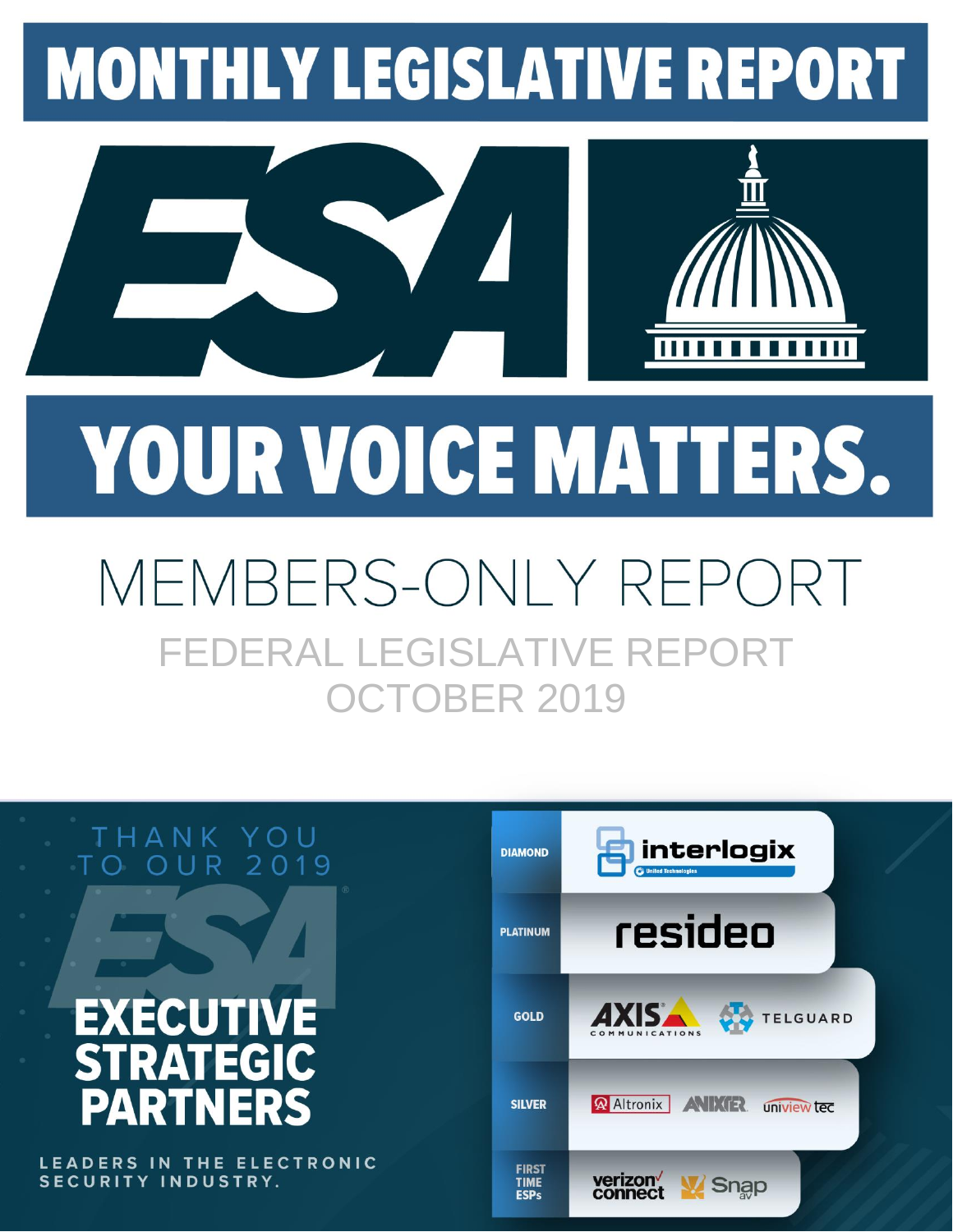

#### **Federal Legislative Report - October 2019**

Last Updated: November 07, 2019

#### Executive Summary

Members of Congress filed several bills in October that address ESA issue areas. Those with the most interest involve tax incentives for fire sprinkler system retrofits and workforce development for skilled trades.

H.R. 4685 was filed in the House on October 15, 2019 and is titled as the "High Rise Fire Sprinkler Incentive Act of 2019". It would reduce the depreciation for fire sprinkler system retrofits to 15 years from the current 39 years for commercial systems and 27.5 years for residential systems. The intent is to create an incentive to retrofit buildings with these systems.

HR 4760 and S. 2620 tackle career and technical education on several fronts. Among them is a proposed amendment to provide loan guarantees within the Small Business Investment Act of 1958, which would add "workforce development through work-based or work-integrated training" that documents in-house training of at least 12 weeks; military spouse work development initiatives; and inclusion of career and technical education programs in section 529 funds.

HR 4826 was filed on October 23, 2019 and is titled as the "21st Century Workforce Partnership Act". It would provide innovative grants for eligible education agencies to enter into partnerships for career and technical education between industries with education and training programs and the eligible agencies.

S. 2676 was also filed on October 23, 2019 and it would allow a tax credit up to \$4,000 for eligible training expenses for employees who meet certain requirements. It excludes double benefits where deductions for training expenses are otherwise available. It includes single or multiple training courses.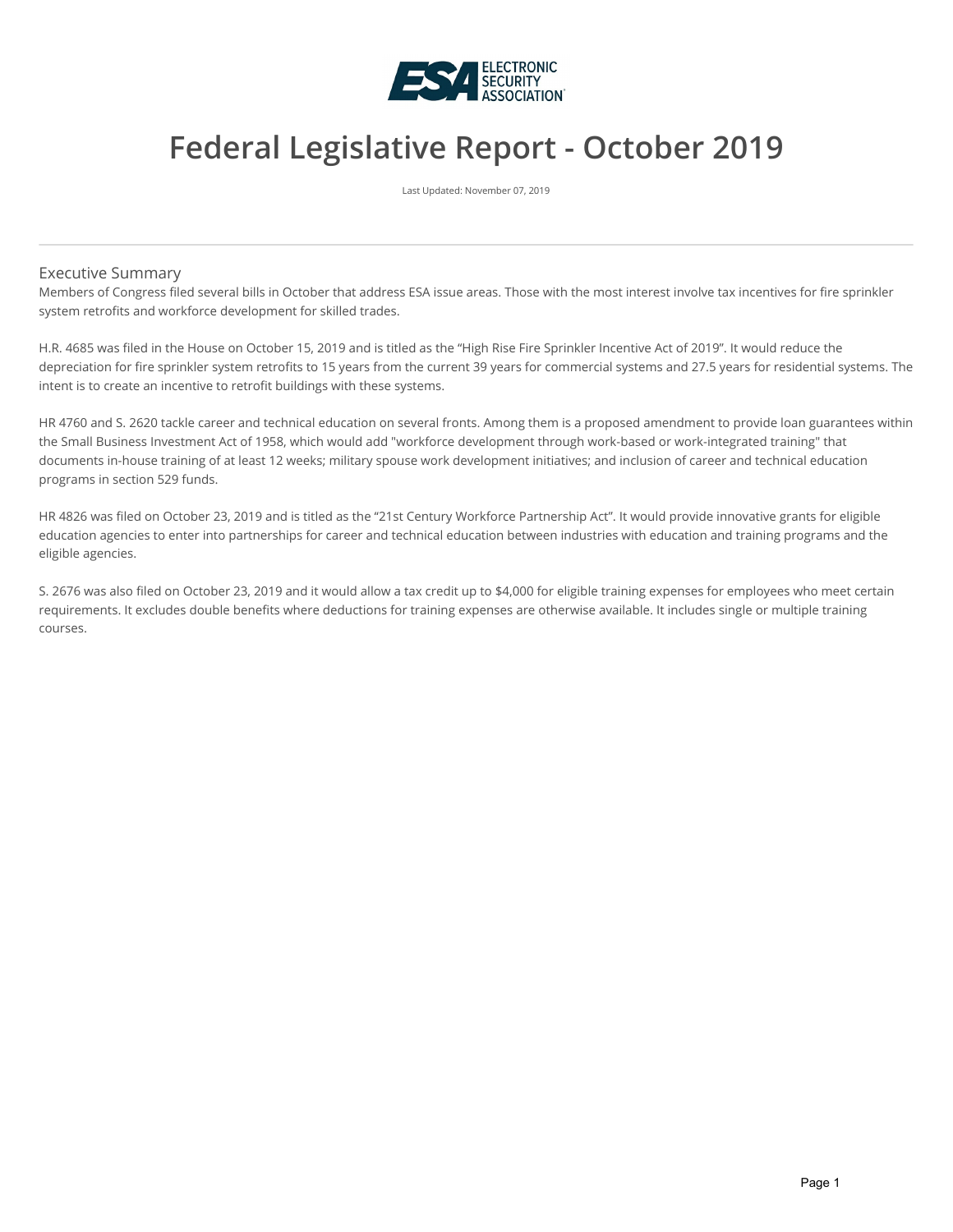

#### **Bills** by Issue

#### **Audio/Video Monitoring (1)**

| State<br>US                                                  | <b>Bill Number</b><br>S 2689 | Last Action<br>Read Twice And Referred To The Committee<br>On Banking Housing And Urban Affairs 2019<br>10 23                                                                                                                                                                                                                                                                                         | Status<br>In Senate | Position<br>Monitor | Priority<br>Medium |
|--------------------------------------------------------------|------------------------------|-------------------------------------------------------------------------------------------------------------------------------------------------------------------------------------------------------------------------------------------------------------------------------------------------------------------------------------------------------------------------------------------------------|---------------------|---------------------|--------------------|
| <b>Title</b><br>No Biometric Barriers to Housing Act of 2019 |                              | Bill Summary: Last edited by Chris Heaton at Nov 1, 2019, 2:48 PM<br>This bill would create a requirement for any publicly funded housing<br>project to provide Congress with a report on the impact of facial<br>recognition technology on dwelling unit properties and how the use of<br>this technology has impacted the civil rights of persons on these<br>properties, among other requirements. |                     |                     |                    |

**Employer Liability (1)**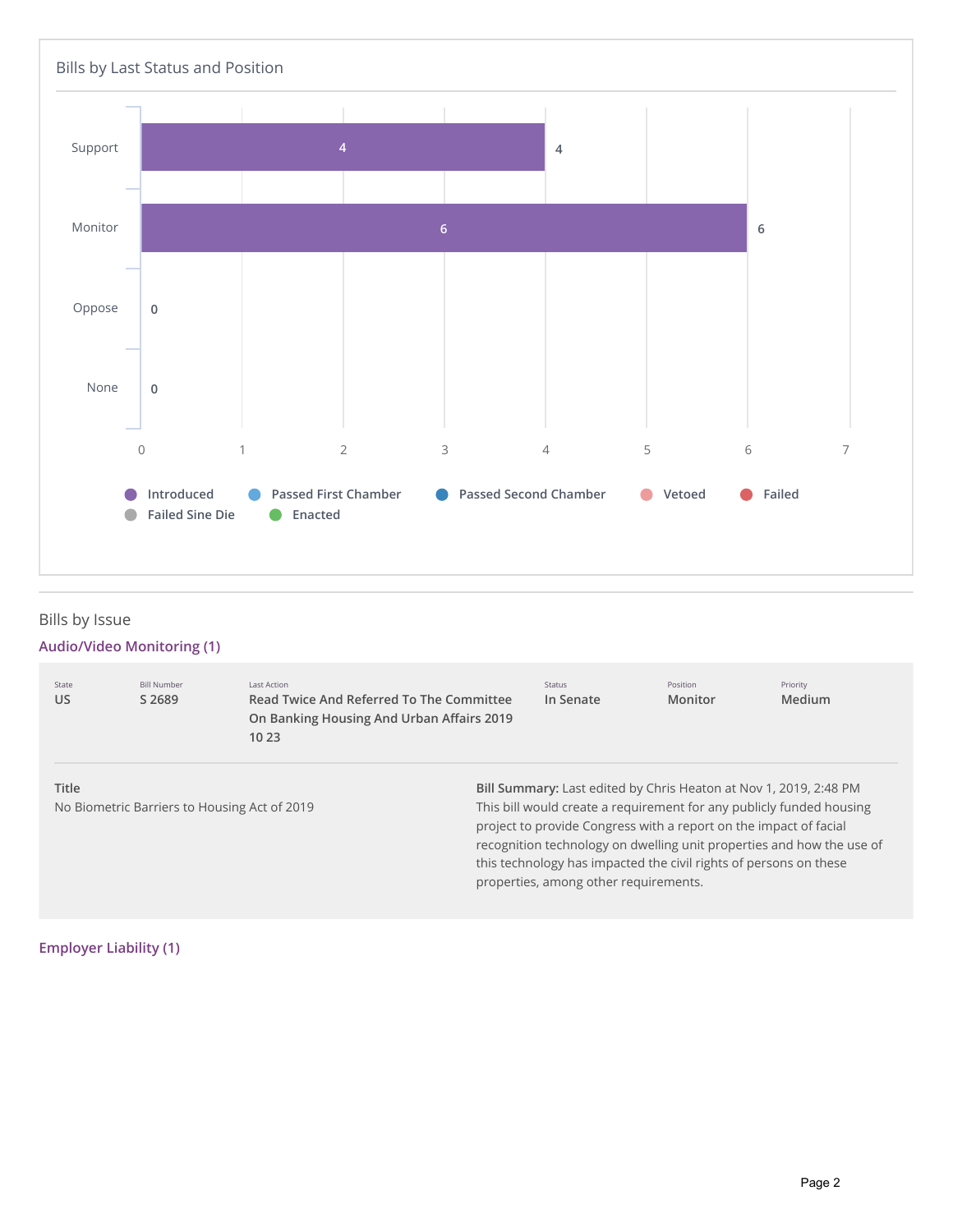| State        | <b>Bill Number</b> | Last Action                                                                                                                                                                                                                                                                                                    | Status   | Position                                                          | Priority |
|--------------|--------------------|----------------------------------------------------------------------------------------------------------------------------------------------------------------------------------------------------------------------------------------------------------------------------------------------------------------|----------|-------------------------------------------------------------------|----------|
| <b>US</b>    | HR 4964            | Referred To The Committee On Ways And<br>Means And In Addition To The Committee On<br><b>Education And Labor For A Period To Be</b><br>Subsequently Determined By The Speaker In<br>Each Case For Consideration Of Such<br>Provisions As Fall Within The Jurisdiction Of<br>The Committee Concerned 2019 10 31 | In House | Monitor                                                           | Low      |
| <b>Title</b> |                    |                                                                                                                                                                                                                                                                                                                |          | Bill Summary: Last edited by Chris Heaton at Nov 1, 2019, 3:13 PM |          |

No text currently available.

To amend the Internal Revenue Code of 1986 to extend the employer credit for paid family and medical leave, and for other purposes.

#### **Personal Privacy (1)**

| State<br>US | <b>Bill Number</b><br>S 2689                 | Last Action<br>Read Twice And Referred To The Committee<br>On Banking Housing And Urban Affairs 2019<br>10 23 |  | <b>Status</b><br>In Senate | Position<br>Monitor                                                                                                                                                             | Priority<br>Medium                                                                                                                                                                                                 |
|-------------|----------------------------------------------|---------------------------------------------------------------------------------------------------------------|--|----------------------------|---------------------------------------------------------------------------------------------------------------------------------------------------------------------------------|--------------------------------------------------------------------------------------------------------------------------------------------------------------------------------------------------------------------|
| Title       | No Biometric Barriers to Housing Act of 2019 |                                                                                                               |  |                            | project to provide Congress with a report on the impact of facial<br>this technology has impacted the civil rights of persons on these<br>properties, among other requirements. | Bill Summary: Last edited by Chris Heaton at Nov 1, 2019, 2:48 PM<br>This bill would create a requirement for any publicly funded housing<br>recognition technology on dwelling unit properties and how the use of |

#### **School Security (1)**

| State<br>US  | <b>Bill Number</b><br>HR 4951 | Last Action<br>Referred To The House Committee On<br>Education And Labor 2019 10 31 | Status<br>In House                   | Position<br>Monitor                                               | Priority<br>Low |
|--------------|-------------------------------|-------------------------------------------------------------------------------------|--------------------------------------|-------------------------------------------------------------------|-----------------|
| <b>Title</b> | strengthen school security.   | To amend the Elementary and Secondary Education Act of 1965 to                      | No bill text available at this time. | Bill Summary: Last edited by Chris Heaton at Nov 1, 2019, 3:11 PM |                 |

#### **Taxation (1)**

| State<br>US  | <b>Bill Number</b><br>HR 4685                  | Last Action<br>Referred To The House Committee On Ways<br>And Means 2019 10 15 | Status<br>In House                     | Position<br><b>Monitor</b> | Priority<br><b>Medium</b>                                                                                                                                                                                                                                                                           |
|--------------|------------------------------------------------|--------------------------------------------------------------------------------|----------------------------------------|----------------------------|-----------------------------------------------------------------------------------------------------------------------------------------------------------------------------------------------------------------------------------------------------------------------------------------------------|
| <b>Title</b> | High Rise Fire Sprinkler Incentive Act of 2019 |                                                                                | retrofit buildings with these systems. |                            | Bill Summary: Last edited by Chris Heaton at Nov 7, 2019, 6:26 PM<br>This bill would reduce the depreciation for fire sprinkler system retrofits<br>to 15 years from the current 39 years for commercial systems and 27.5<br>years for residential systems. The intent is to create an incentive to |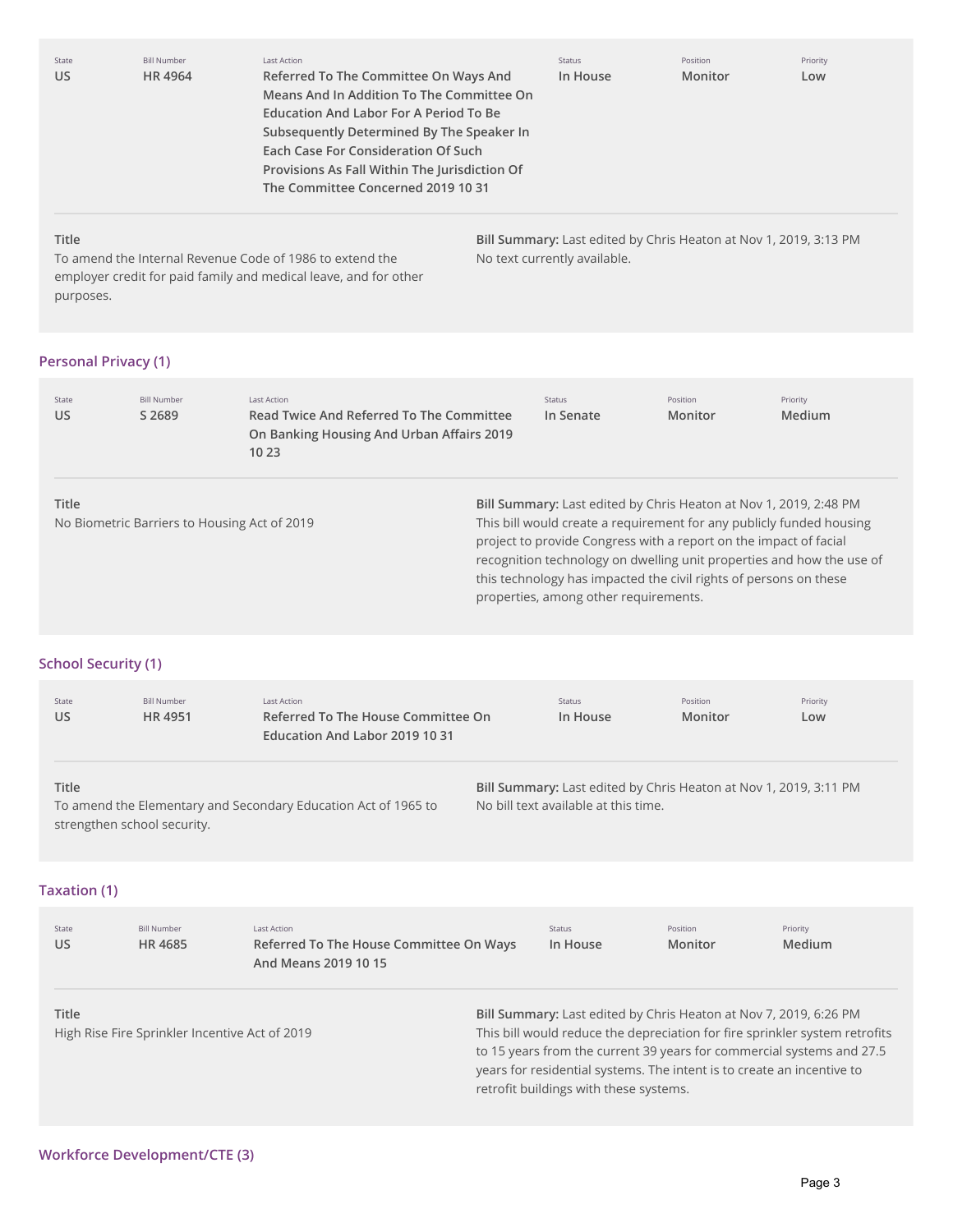| State<br>US                    | <b>Bill Number</b><br>HR 4760           | <b>Last Action</b><br>Referred To The Committee On Ways And<br><b>Means And In Addition To The Committees On</b><br><b>Education And Labor Transportation And</b><br><b>Infrastructure Armed Services And Small</b><br><b>Business For A Period To Be Subsequently</b><br>Determined By The Speaker In Each Case For<br><b>Consideration Of Such Provisions As Fall</b><br>Within The Jurisdiction Of The Committee<br><b>Concerned 2019 10 18</b> |               | <b>Status</b><br>In House      | Position<br>Support                                                                                                                 | Priority<br>Medium                                                                                                                                                                                                                                                                                                                                                                                                                                                                                                   |
|--------------------------------|-----------------------------------------|----------------------------------------------------------------------------------------------------------------------------------------------------------------------------------------------------------------------------------------------------------------------------------------------------------------------------------------------------------------------------------------------------------------------------------------------------|---------------|--------------------------------|-------------------------------------------------------------------------------------------------------------------------------------|----------------------------------------------------------------------------------------------------------------------------------------------------------------------------------------------------------------------------------------------------------------------------------------------------------------------------------------------------------------------------------------------------------------------------------------------------------------------------------------------------------------------|
| <b>Title</b><br>Act            |                                         | Generating Real Opportunities for Workforce Training and Hiring                                                                                                                                                                                                                                                                                                                                                                                    |               |                                | House companion to S. 2620. This bill tackles career and technical<br>career and technical education programs in section 529 funds. | Bill Summary: Last edited by Chris Heaton at Nov 7, 2019, 6:29 PM<br>education on several fronts. Among them is a proposed amendment to<br>provide loan guarantees within the Small Business Investment Act of<br>1958, which would add "workforce development through work-based or<br>work-integrated training" that documents in house training of at least 12<br>weeks; military spouse work development initiatives; and inclusion of                                                                           |
| State<br>US                    | <b>Bill Number</b><br><b>HR4826</b>     | <b>Last Action</b><br>Referred To The House Committee On<br>Education And Labor 2019 10 23                                                                                                                                                                                                                                                                                                                                                         |               | <b>Status</b><br>In House      | Position<br>Support                                                                                                                 | Priority<br>Medium                                                                                                                                                                                                                                                                                                                                                                                                                                                                                                   |
| <b>Title</b>                   | 21st Century Workforce Partnerships Act |                                                                                                                                                                                                                                                                                                                                                                                                                                                    | agencies.     |                                | industries with education and training programs and the eligible                                                                    | Bill Summary: Last edited by Chris Heaton at Nov 7, 2019, 6:31 PM<br>This bill would provide innovative grants for eligible education agencies<br>to enter into partnerships for career and technical education between                                                                                                                                                                                                                                                                                              |
| State<br>US                    | <b>Bill Number</b><br>S 2620            | <b>Last Action</b><br>Introduced In Senate 2019 10 17                                                                                                                                                                                                                                                                                                                                                                                              | <b>Status</b> | In Senate                      | Position<br>Support                                                                                                                 | Priority<br><b>Medium</b>                                                                                                                                                                                                                                                                                                                                                                                                                                                                                            |
| Title<br>Act                   |                                         | Generating Real Opportunities for Workforce Training and Hiring                                                                                                                                                                                                                                                                                                                                                                                    |               | programs in section 529 funds. |                                                                                                                                     | Bill Summary: Last edited by Chris Heaton at Oct 29, 2019, 7:06 PM<br>This bill tackles career and technical education on several fronts. Among<br>them is a proposed amendment to provide loan guarantees within the<br>Small Business Investment Act of 1958, which would add "workforce<br>development through work-based or work-integrated training" that<br>documents in house training of at least 12 weeks; military spouse work<br>development initiatives; and inclusion of career and technical education |
| <b>Apprentice or Labor (3)</b> |                                         |                                                                                                                                                                                                                                                                                                                                                                                                                                                    |               |                                |                                                                                                                                     |                                                                                                                                                                                                                                                                                                                                                                                                                                                                                                                      |
| State<br>US.                   | <b>Bill Number</b><br>HR 4876           | <b>Last Action</b><br>Referred To The House Committee On<br>Education And Labor 2019 10 28                                                                                                                                                                                                                                                                                                                                                         |               | <b>Status</b><br>In House      | Position<br>Monitor                                                                                                                 | Priority<br>Low                                                                                                                                                                                                                                                                                                                                                                                                                                                                                                      |
| <b>Title</b>                   | Earning Experience Act of 2019          |                                                                                                                                                                                                                                                                                                                                                                                                                                                    |               |                                |                                                                                                                                     | Bill Summary: Last edited by Chris Heaton at Nov 5, 2019, 4:02 PM<br>This is another bill that would provide grants to eligible institutions that<br>provide training programs for in-demand industries. The grants come                                                                                                                                                                                                                                                                                             |

with outcome tracking and other conditions.